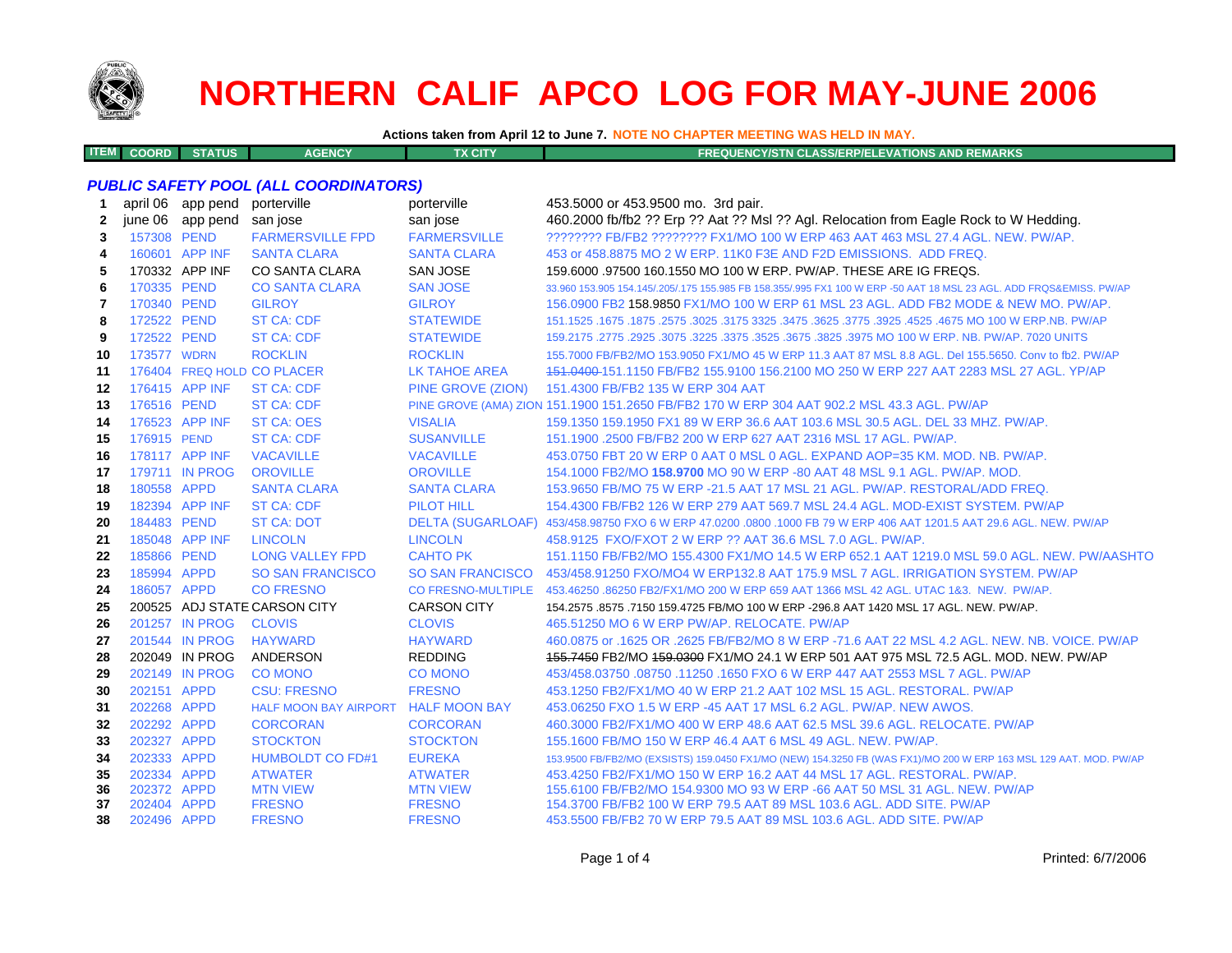### **Actions taken from April 12 to June 7. NOTE NO CHAPTER MEETING WAS HELD IN MAY.**

| <b>ITEM</b> | <b>COORD</b>               | <b>STATUS</b>  | <b>AGENCY</b>                               | <b>TX CITY</b>                        | <b>FREQUENCY/STN CLASS/ERP/ELEVATIONS AND REMARKS</b>                                                                                                               |
|-------------|----------------------------|----------------|---------------------------------------------|---------------------------------------|---------------------------------------------------------------------------------------------------------------------------------------------------------------------|
| 39          | 202508 APPD                |                | <b>FRESNO</b>                               | <b>FRESNO</b>                         | 153,8450 FB/FB2 100 W ERP 79.5 AAT 89 MSL 103.6 AGL, ADD SITE, PW/AP                                                                                                |
| 40          | 202602 APPD                |                | <b>STOCKTON</b>                             | <b>STOCKTON</b>                       | 453.2750 MO, ADDS NB AND MO TO EXIST, PW/AP.                                                                                                                        |
| 41          | 202603 APPD                |                | <b>STOCKTON</b>                             | <b>STOCKTON</b>                       | 460.0500 MO 4 W. ADDS NB AND MOS TO EXIST. PW/AP                                                                                                                    |
| 42          | 202604 APPD                |                | <b>STOCKTON</b>                             | <b>STOCKTON</b>                       | 460.3250 .4250 FB 170 W ERP. ADDS FB TO FB2, MO AND NB TO EXIST, PW/AP.                                                                                             |
| 43          | 202605 APPD                |                | <b>STOCKTON</b>                             | <b>STOCKTON</b>                       | 155,05500 FB 100 W ERP 41 AAT 6 MSL 49 AGL. ADD NB & FB TO EXIST FB2, PW/AP.                                                                                        |
| 44          | 202606 APPD                |                | <b>STOCKTON</b>                             | <b>STOCKTON</b>                       | 460,0750 2000 .2500 .4000 FB/FB2 500 W ERP 28 AAT 6 MSL 49 AGL, ADDS SITE & NB, PW/AP                                                                               |
| 45          | 202607 APPD                |                | <b>STOCKTON</b>                             | <b>STOCKTON</b>                       | 460.5500 .6000 FB/MO 85 W ERP 28 AAT 6 MSL 49 AGL. ADD FB TO FB2, ADD NB. PW/AP.                                                                                    |
| 46          | 202608 WDRN                |                | <b>STOCKTON</b>                             | <b>STOCKTON</b>                       | 155.4000 FB/MO 330 W ERP 30 AAT 5 MSL 25 AGL. NEW. PW/AP.                                                                                                           |
| 47          | 202609 APPD                |                | <b>STOCKTON</b>                             | <b>STOCKTON</b>                       | 453.7000 FB/FB2 330 W ERP 21 AAT 5 MSL 25 AGL. EXIST SYS MOD, ADD NEW STN.                                                                                          |
| 48          | 202612 APPD<br>202697 APPD |                | <b>ST CA: DOT</b>                           |                                       | YREKA/ETNA/H'BROOI 453/458.06250 .51250 .4875 FXO 5&25 W ERP V AAT MSL 620-1873 AGL 6-12. NEW. PW/AP                                                                |
| 49<br>50    | 500249 APPD                |                | <b>BAY AREA AQMD</b><br><b>DENAIR</b>       | <b>SAN FRANCISCO</b><br><b>DENAIR</b> | 72.1000 FXO 1 W ERP ?? AAT ?? MSL 21.3 AGL. F1D. NEW.<br>453/458.98750 MO 2 W ERP. NB. PW/AASHTO.                                                                   |
| 51          | 202721 APPD                |                | <b>STOCKTON</b>                             | <b>STOCKTON</b>                       | 453.7500 MO 100 W ERP. ADDS NB. PW/AP.                                                                                                                              |
| 52          | 202728 APPD                |                | <b>STOCKTON</b>                             | <b>STOCKTON</b>                       | 460,6250 FB/FB2 45 W ERP 30 AAT 5 MSL 23 AGL. ADDS NEW SITE ON EXIST FREQ. ADD NB, PW/AP                                                                            |
| 53          | 202809 APPD                |                | SELMA KINGSBURG CO SAN DIS KINGSBURG        |                                       | 72.1000 FXO 1 W ERP 3.2 AAT 87 AGL 6.1 AGL. NEW. CLOCK SYNC SYSTEM. PW/AP.                                                                                          |
| 54          | 202815 APPD                |                | <b>SARATOGA</b>                             | <b>SARATOGA</b>                       | 37.0800 FB 37.9600 FX1 60 W ERP -135 AAT 144.1 MSL 18.3 AGL. RELOCATE. MUT AID SYS PW/AP.                                                                           |
| 55          | 790518 APPD                |                | DEL TACO #129                               | <b>FAIROAKS (SAC)</b>                 | 30.840 31.240 33.160 33.400 35.020 151.8350 151.8950 154.4900 154.5150 154.540 457.5125 .5875 468.4875 .7625 469.6375                                               |
| 56          |                            |                |                                             |                                       | 467.7625 468.4875 MO 2W NB. IG/PCIA.                                                                                                                                |
| 57          | 790605 APPD                |                | DEL TACO #583                               | <b>SACRAMENTO</b>                     | 30.840 31.240 33.160 33.400 35.020 151.8350 151.8950 154.4900 154.5150 154.540 457.5125 .5875 468.4875 .7625 469.6375                                               |
| 58          |                            |                |                                             |                                       | 467.7625 468.4875 MO 2W NB. IG/PCIA.                                                                                                                                |
| 59          | 790634 APPD                |                | DEL TACO #887                               | <b>SACRAMENTO</b>                     | 30.840 31.240 33.160 33.400 35.020 151.8350 151.8950 154.4900 154.5150 154.540 457.5125 .5875 468.4875 .7625 469.6375                                               |
| 60          |                            |                |                                             |                                       |                                                                                                                                                                     |
| 61          | 790649 APPD                |                | DEL TACO #3967                              | <b>ELK GROVE</b>                      | 30.840 31.240 33.160 33.400 35.020 151.8350 151.8950 154.4900 154.5150 154.540 457.5125 .5875 468.4875 .7625 469.6375                                               |
| 62          |                            |                |                                             |                                       | 467.7625 468.4875 MO 2W NB. IG/PCIA.                                                                                                                                |
| 63          | 790604 APPD                |                | DEL TACO 3#581                              | <b>CITRUS HEIGHTS</b>                 | 30.840 31.240 33.160 33.400 35.020 151.8350 151.8950 154.4900 154.5150 154.540 457.5125 .5875 468.4875 .7625 469.6375                                               |
| 64          |                            |                |                                             |                                       | 467.7625 468.4875 MO 2W NB. IG/PCIA.                                                                                                                                |
| 65          | 870536 APPD                |                | <b>SKIP MAY</b>                             | <b>ELMIRA/FT BRAGG</b>                | 160.1700 173.2250 160.2000 MO6 25 W ERP. IG/PCIA.                                                                                                                   |
| 66          | 202920 APPD                |                | <b>ROSEVILLE</b>                            | <b>ROSEVILLE</b>                      | 453/458.6500 .8250 FXO/FXOT 2 W ERP. 2 SCADA SYSTEMS. NB. PW/AP.                                                                                                    |
| 67<br>68    | 202999 APPD                | 104830 DENIED  | UNITED IND HEALTH SVC ARCADIA<br>ST CA: P&R |                                       | 155.2650 5 W ERP MO WB. ADJ CHNL CONCERN CI FORTUNA FB2<br>AUB/WIEMAR/A'GATE 453/458.5000 460/465.2500 FXO 125 W ERP N-S AZIMUTHS 226 AAT 654 MSL 21 AGL. NB. PW/AP |
| 69          | 340009 APPD                |                | <b>GARAMENDI</b>                            | <b>EXETER/VISALIA</b>                 | 453.01250 FB8/FX1T/MO8 12 W ERP 808 AAT 1737 MSL 20 AGL. ADDS @ MULTI SITES. YG/PCIA                                                                                |
| 70          |                            | 203100 IN PROG | CO SONOMA                                   | CO SONOMA                             | 460.6000 MO/MO3 2 W ERP. PW/AP.                                                                                                                                     |
| 71          |                            | 203176 IN PROG | ST CA: CHP                                  | <b>STATEWIDE</b>                      | 39.200 .260 .340 .360 .420 .440 .680 .720 .800 .880 MO 100 W ERP. PW/AP.                                                                                            |
| 72          |                            | 203176 IN PROG | ST CA: CHP                                  | <b>STATEWIDE</b>                      | 42.040 140 .580 .860 .900 .940 MO 100 W ERP. PW/AP.                                                                                                                 |
| 73          |                            | 203176 IN PROG | ST CA: CHP                                  | <b>STATEWIDE</b>                      | 44.620 .660 .700 .740 .940 .980 45.060 MO 100 W ERP. PW/AP.                                                                                                         |
| 74          |                            | 203176 IN PROG | ST CA: CHP                                  | <b>STATEWIDE</b>                      | 460/465.3750 MO 50 W ERP. PW/AP.                                                                                                                                    |
| 75          | 203224 APPD                |                | <b>CO PLACER</b>                            | <b>GRASS VALLEY/AUBURN</b>            | 159.1200 FX1 NEW STATION (GRASS VALLEY) / MOVE TOWER AT AUBURN. PW/AP.                                                                                              |
| 76          |                            | 203237 IN PROG | <b>OCCIDENTAL CSD</b>                       | <b>OCCIDENTAL</b>                     | 155.0400 FB2 158.8950 FX1/MO NEW. PW/AP.                                                                                                                            |
| 77          |                            | 203253 IN PROG | <b>STOCKTON</b>                             | <b>STOCKTON</b>                       | 453.11250 460.61250 460.6375 FBT/FB2T/MO 2 W ERP. NB. PW/AP.                                                                                                        |
| 78          | 203308 APPD                |                | <b>SAN MATEO PREHOSP</b>                    | PESCADERO                             | 155.4000 FB/FB2/MO 159.0750 MO 200 W ERP 64.7 AAT 146 MSL 21 AGL. REORG LIC. PW/AP                                                                                  |
| 79          | 203317 APPD                |                | <b>HANFORD</b>                              | <b>HANFORD</b>                        | 460.2000 .3750 FB/FB2/FX1/MO 250 W ERP EXSISTS. ADD NB. PW/AP.                                                                                                      |
| 80          | 203321 APPD                |                | CO INYO                                     | <b>BAKER</b>                          | 154.7250 FB2 250 W ERP 200.8 AAT 640 MSL 42.7 AGL. ADDS TO EXSIST. PW/AP MAX ERP 152 W.                                                                             |
| 81          | 203331 APPD                |                | <b>CO FRESNO</b>                            | CO FRESNO                             | 158,8350 MO 100 W ERP ONLY ADDS NB, PW/AP                                                                                                                           |
|             |                            |                |                                             |                                       |                                                                                                                                                                     |
| 82          | 203334 APPD                |                | CO FRESNO                                   | CO FRESNO                             | MED 1-10 MO 30 W ERP. INCR MO#. ADD NB. PW/AP                                                                                                                       |
| 83          | 203335 APPD                |                | CO FRESNO                                   | CO FRESNO                             | 159.0750 MO ONLY ADDS NB. PW/AP.                                                                                                                                    |
| 84          | 203343 APPD                |                | CO FRESNO                                   | CO FRESNO                             | 154.9500 FB/FB2 18.1 AAT 5 W ERP 90.5 MSL 25.6 AGL. DEL 1 SITE ADD 2. ADD NB. PW/AP.                                                                                |
| 85          | 203349 APPD                |                | <b>CO FRESNO</b>                            | <b>CO FRESNO</b>                      | 154.8750 155.5350 156.0300 158.7900 158.8800 158.9550 158.9700 159.1500 458.4500 MO ONLY ADD NB                                                                     |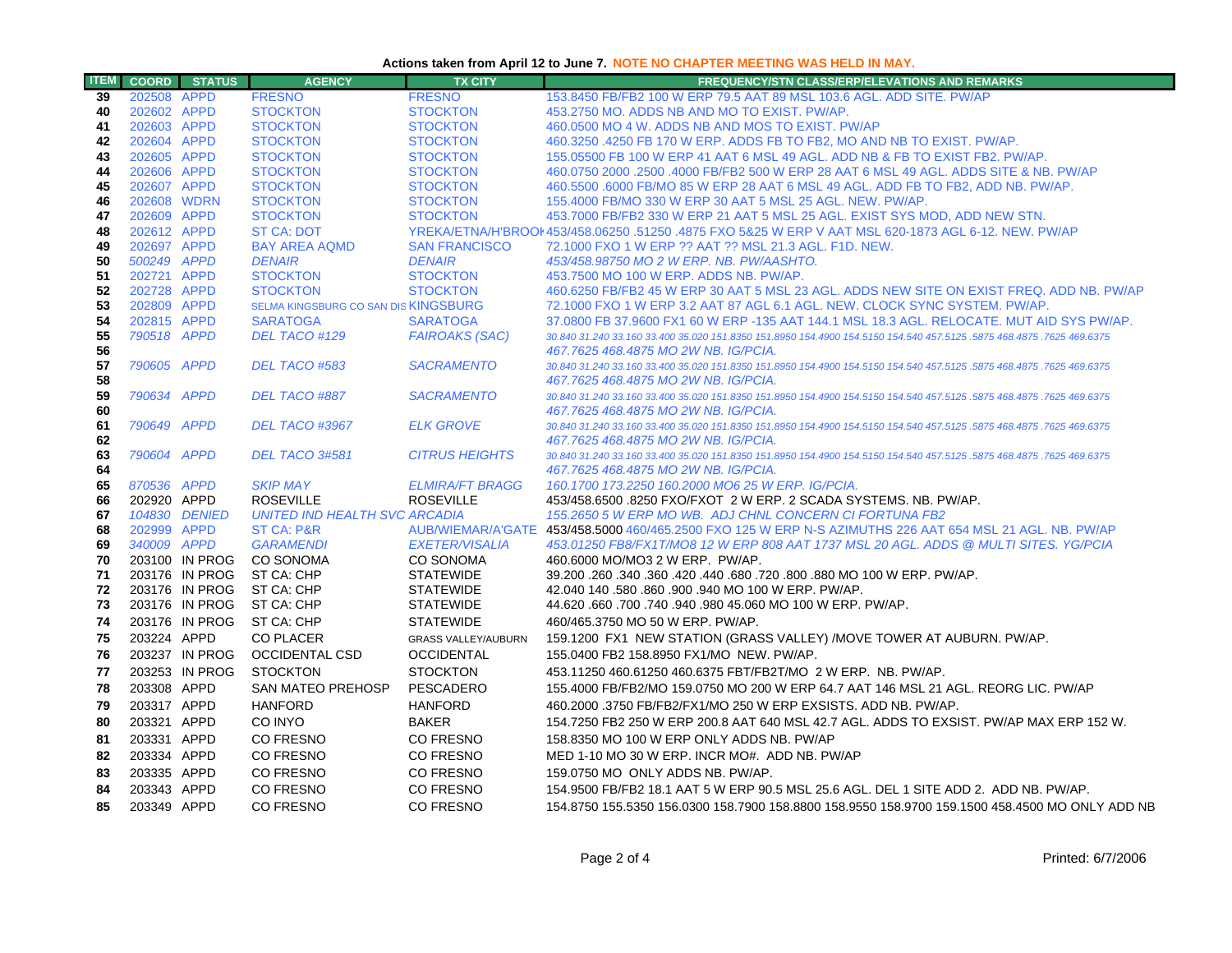#### **Actions taken from April 12 to June 7. NOTE NO CHAPTER MEETING WAS HELD IN MAY.**

| <b>ITEM</b> | <b>COORD</b>               | <b>STATUS</b>    | <b>AGENCY</b>                                   | <b>TX CITY</b>                 | <b>FREQUENCY/STN CLASS/ERP/ELEVATIONS AND REMARKS</b>                                                                                                             |
|-------------|----------------------------|------------------|-------------------------------------------------|--------------------------------|-------------------------------------------------------------------------------------------------------------------------------------------------------------------|
| 86          | 500388 APPD                |                  | <b>REEDLY</b>                                   | <b>REEDLY</b>                  | 453/458.91250 MO 2 W ERP F3&F2, NEW, PW/IMSA,                                                                                                                     |
| 87          | $??\%$                     | APPD             | <b>NEW WEST FOODS</b>                           | PLACERVILLE                    | 30.840, 31.240, 33.160, 33.400, 35.020, 151.835 .895, 154.490 .515 .540 MO 1-3 W ERP. NB. IG/PCIA.                                                                |
| 88          | 605499 APPD                |                  | PG&E                                            | <b>VACAVILLE</b>               | DEL 156.6050 ADD 153.7250 FB/MO 368 W ERP 562 AAT 810 MSL 35.7 AGL. IMPACTS OES LG. IG/UTC.                                                                       |
| 89          | 203428 APPD                |                  | ST CA: DOT                                      | <b>REDDING AREA</b>            | 453.1250 .4750 458.1250 4750 FXO 40 W ERP 414 AAT 1201 MSL 29.6 AGL. NB. MODS. PW/AP.                                                                             |
| 90          |                            | 203438 FREQ HOLD | SARATOGA                                        | <b>SARATOGA</b>                | 158.84250 FB/FB2/MO 153.86750 MO 60 W ERP -119 AAT 116.1 MSL 24 AGL. NB. NEW. PW/AP.                                                                              |
| 91          | 0136 06 APPD               |                  | TACO BELL #529                                  | CONCORD                        | 151.5200 154.4900 .5150 31.800 33.160 35.880 MO 1-2 W ERP, WB, IG/AAR                                                                                             |
| 92          | 44063 APPD                 |                  | RIO DELL                                        | RIO DELL/FORTUNA               | 453/458.2500 FXO 20 W ERP -50 AAT 104.1 MSL 6.1 AGL. WB. PW/FCCA.                                                                                                 |
| 93          | 44608 APPD                 |                  | <b>REDWAY</b>                                   | REDWAY (HUM CO)                | 453/458.8000 FXO/MO -217 AAT 163 MSL 6.1 AGL. WB. PW/FCCA.                                                                                                        |
| 94          | 024732 APPD                |                  | HOOPA VALLEY RES FM HOOPA (HUM CO)              |                                | 155.3850 FB2 150.805 154.1900 .355 .385 MO 35 W ERP 396.9 AAT 1036 MSL 12 AGL. PW/IMSA. RESTORE                                                                   |
| 95          |                            | 500441 DENIED    | CO SACRAMENTO                                   | RANCHO CORDOVA                 | 453/458.93750 MO 2 W ERP. F2D. NEW. PW/AASHTO.                                                                                                                    |
| 96          |                            | 203535 IN PROG   | <b>CO SISKIYOU</b>                              |                                | CO SISKIYOU (3 LOCS 154.2500 FB2 14.9 W ERP 614 AAT 1964 MSL 6 AGL. ADD TO EXIST SYS. PW/AP.                                                                      |
| 97          |                            | 203429 HOLDING   | <b>CO FRESNO</b>                                | <b>FRESNO</b>                  | 155.5650 FB2/MO 158.9250 MO 5 W ERP 16.1 AAT 90.5 MSL 3 AGL. ADDS TO SYS. PW/AP.                                                                                  |
| 98          | 203562 APPD                |                  | ST CA: ?                                        | <b>STATEWIDE</b>               | 460.0125 MO/MO3 1-2 WATTS NB. PW/AP.                                                                                                                              |
| 99          |                            |                  | 203461 ADJ AREA BAKERSFIELD                     | <b>BAKERSFIELD</b>             | 153.8750 .9950 154.115 .0250 FB/FB2 160 W ERP 74.1 AAT 282 MSL 28 AGL. PW/AP                                                                                      |
| 100         |                            |                  | 203465 ADJ AREA BAKERSFIELD                     | <b>BAKERSFIELD</b>             | 151.0700 FB 160 W ERP -9.9 AAT 123.4 MSL 16 AGL, PW/AP                                                                                                            |
| 101         |                            |                  | 203468 ADJ AREA BAKERSFIELD                     | <b>BAKERSFIELD</b>             | 155.4300 FB 130 W ERP -16.9 AAT 123.4 MSL 16 AGL. PW/AP.                                                                                                          |
| 102         | 44068 APPD                 |                  | <b>REDWAY</b>                                   | REDWAY (HUM CO)                | 453/458.8000 FXO/MO -217 AAT 163 MSL 6.1 AGL. WB. PW/FCCA.                                                                                                        |
| 103         | 203605 APPD                |                  | <b>HERCULES</b>                                 | <b>HERCULES</b>                | 453.16250 MO 4 W ERP. NB. PW/AP.                                                                                                                                  |
| 104         |                            | 203675 IN PROG   | SAN RAMON VLY FPD                               | W CREEK (DIABLO)               | 460.5750 FB/FB2 8.5 W ERP 958 AAT 1170 MSL 10 AGL. PW/AP.                                                                                                         |
| 105         | 430015 APPD                |                  | SIERRA ROAD IMP ASSN SAN JOSE                   |                                | 173.36250 FXOC 8 W ERP -94 AAT 258 MSL 6 AGL. TELEMETRY. RESTORAL. IG/PCIA.                                                                                       |
| 106         |                            | 500466 DENIED    | CO FRESNO                                       | <b>KERMAN</b>                  | 159.11250 FB2/MO 155.0850 FX1/MO 20 W ERP 14 AAT 59 MSL 15.2 AGL. NEW. PW/AASHTO.                                                                                 |
| 107<br>108  | 203743 OFFICE              | 203760 IN PROG   | HUMBOLDT ST UNIV PD<br>ST CA: ?                 | ARCATA<br><b>SAN FRANCISCO</b> | 155.1150 FB/FB2/MO 156.2400 MO 100 W ERP ??AAT 28 MSL 22 AGL. ADD NEW SITE, PW/AP,<br>453.2750 FB/FB2/FX1/MO 19 W ERP 25.6 AAT 19.2 MSL 36.6 AGL. NEW. WB. PW/AP. |
| 109         | 203738 APPD                |                  | <b>CO SANTA CLARA</b>                           | <b>MT CHUAL</b>                | 155.7000 FB/FB2 11.2 W ERP 726 AAT 1076 MSL 11.6 AGL. ADD TO EXIST SYS. PW/AP. WB&NB.                                                                             |
|             |                            |                  |                                                 |                                |                                                                                                                                                                   |
|             | 470-512 MHz POOL           |                  |                                                 |                                |                                                                                                                                                                   |
| 110         |                            | 202214 IN PROG   | <b>CO MARIN</b>                                 | <b>BODEGA</b>                  | 483,9500 .3750 484,8750 490,8000 488,9750 489,3250 .7000 490,1000 .3750                                                                                           |
|             |                            |                  | <b>CONTINUES</b>                                |                                | FB/FB2 200 W ERP 39 AAT 218 MSL 30 AGL, ADD TO EXIST, YP/AP.                                                                                                      |
| 111         |                            | 202278 IN PROG   | <b>CO MARIN</b>                                 |                                | CO MARIN & SONOMA 483,6525, 1750 485,6250 484,2000 489,8500 FB2/MO 200 W ERP 566 AAT 745 MSL 60.7 AGL, NEW, PW/AP                                                 |
| 112         | 104315 APPD                |                  | <b>MOBILE RELAY ASSOC</b>                       | <b>LOS GATOS</b>               | 483.56250 FB6/FX1T/MO6 400 W ERP 707 AAT 42 AGL. IG/EWA.                                                                                                          |
| 113<br>113  | 175742 APPD<br>161724 APPD |                  | <b>CRYSTAL SMR</b><br><b>MOBILE RELAY ASSOC</b> | <b>MT VACA</b><br><b>SF</b>    | 488.53750 FB6/MO 100 W ERP 660 AAT 829 MSL 61 AGL. IG/EWA. NB<br>483.36250 FB6/FX1T/MO 163 W ERP 114 AAT 23 MSL 117 AGL. NB. ADDS NEW SITE. IG.                   |
| 114         | 112926 APPD                |                  | MOBILE RELAY ASSOC                              | <i>LIVERMORE</i>               | 489.71250 FB6/FX1T/MO6 250 W ERP 126 AAT 335 MSL 39.6 AGL. NEW. IG/PCIA                                                                                           |
| 115         | 142006 APPD                |                  | <i>MOBILE RELAY ASSOC</i>                       | <b>FAIRFAX</b>                 | 489.83750 FB6/FX1T/MO6 1000 W ERP 612 AAT 762 MSL 21 AGL. NEW. IG/PCIA                                                                                            |
| 115         |                            | 201279 IN PROG   | CO CONTRA COSTA                                 | <b>ORINDA</b>                  | 482.7250 489.2500 490.0500 FB8/MO 33 W ERP 487 AAT 583 MSL 43 AGL. PW/AP                                                                                          |
| 116         |                            | 201289 IN PROG   | CO CONTRA COSTA                                 | <b>MARTINEZ</b>                | 482.5750 483.0000 483.4000 483.7750 FB8/MO8 137 W ERP 239 AAT 273 MSL 36.6 AGL. PW/AP. NEW.                                                                       |
| 116         | 135007 APPD                |                  | MOBILE RELAY ASSOC                              | LOS GATOS                      | 490.53750 FB6/FX1T/MO6 250 W ERP 722 AAT 1035 MSL 42 AGL. IG/EWA.                                                                                                 |
| 117         | 142905 APPD                |                  | MOBILE RELAY ASSOC                              | <b>LIVERMORE</b>               | 490.71250 FB6/FX1T/MO6 250 W ERP 126 AAT 335 MSL 39.6 AGL. IG/EWA.                                                                                                |
| 118         |                            | 172546 DENIED    | <b>MOBILE RADIO ASSOC</b>                       | <b>LIVERMORE</b>               | 484.96250 FB6/FX1T/MO6 250 W ERP 126 AAT 335 MSL 38 AGL, NB, IG/EWA,                                                                                              |

## *800 MHz PUBLIC SAFETY (GP, YP, GF, YF) & Comml Users*

|  |                                   | 119 156156 APP INF CHABOT-LOS POSADAS HAYWARD |                   | ???.???? FB2/MO 65 W ERP ?? AAT 12.1 MSL 10.5 AGL. NEW GP/AP.                                       |
|--|-----------------------------------|-----------------------------------------------|-------------------|-----------------------------------------------------------------------------------------------------|
|  |                                   | <b>120</b> 176408 FREQ HLD ST CA: P&R         | PINE GROVE (ZION) | 856.7375 858.7625 FB/FB2/FX1/MO 184 W ERP 282.9 AAT 902 MSL 43.3 AGL. ADD 2N CHNL MINOR MODS. GP/AP |
|  | <b>121</b> 180044 APP INF CO NAPA |                                               | BERRYESSA PK      | 856,96250 FB 280 W ERP 647.2 AAT 932 MSL 6.1 AGL, ADD TO EXIST, GP/AP, MOB DATA,                    |
|  |                                   | <b>122</b> 181958 APP INF OAKLAND             | OAKLAND           | 858.93750 FB2/FX1/MO 105 W ERP -3 AAT 91.4 MSL 18.9 AGL. ADD NEW FREQ. PW/AP                        |
|  |                                   | <b>123</b> 183985 PEND ST CA: DOT             |                   | LEE VINING (CONWAY 859.73750 FB/FB2 860.98750 FB 496 W ERP 98 AAT 2560 MSL 30.5 AGL. MOD. GP/AP.    |